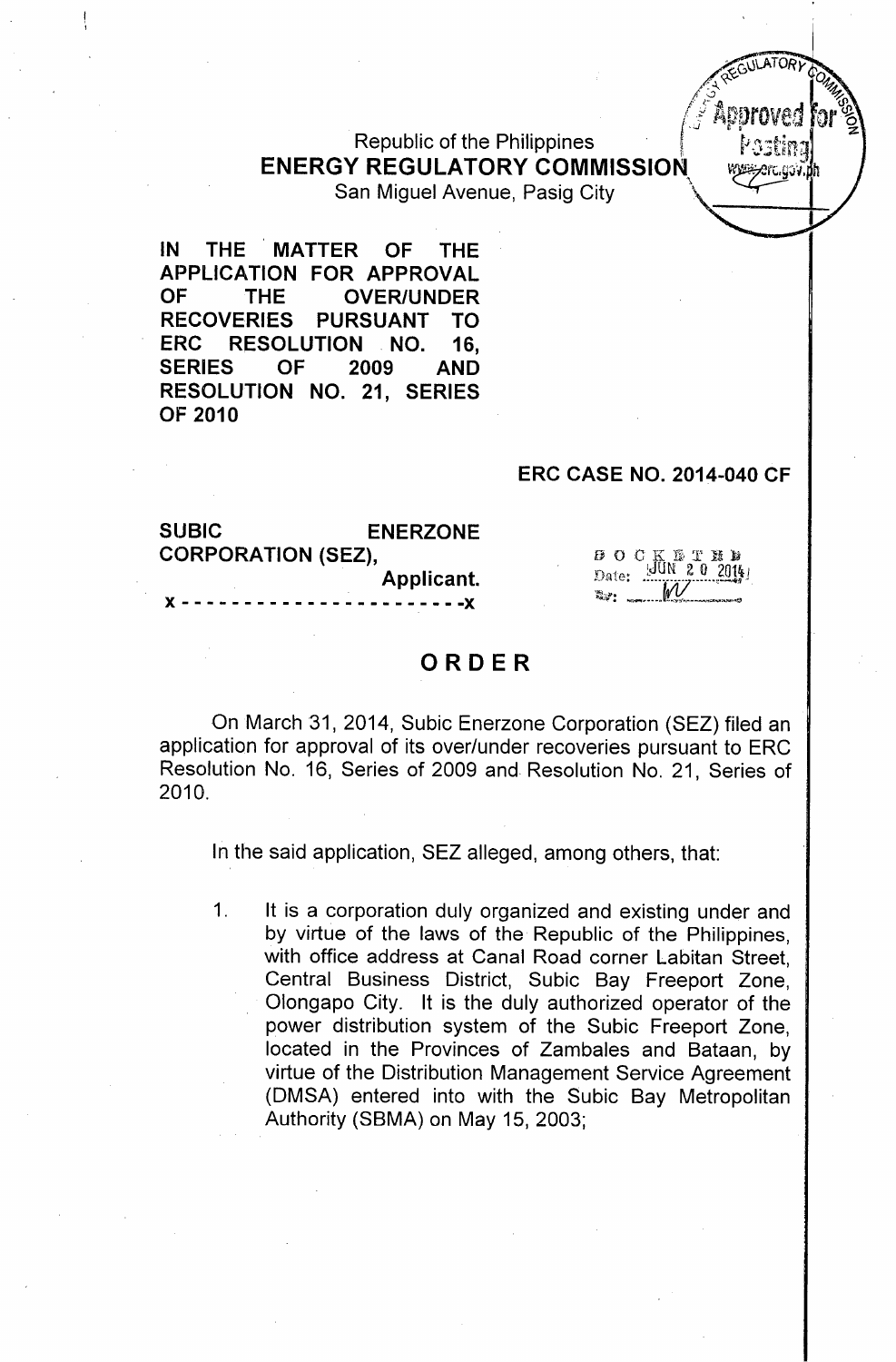**ERC Resolution No. 16, Series of 2009 and Resolution No. 21, Series of 2010**

- 2. On July 13, 2009, the Commission issued Resolution No. 16, Series of 2009, entitled "A Resolution Adopting The Rules Governing The Automatic Cost Adjustment And True Up Mechanisms And Corresponding Confirmation Process For Distribution Utilities";
	- 2.1 Resolution No. 16, Series of 2009 provided the formula for the determination of the Generation, Transmission, System Loss,<sup>1</sup> Lifeline Subsidy, and Franchise and Business Taxes Rates.<sup>2</sup> Likewise, it provided for the calculation of Over- and Under-Recoveries on said rates due to the variance in the allowable cost and the revenues billed using the applicable formula $^3$
	- 2.2 Under Resolution No. 21, Series of 2010<sup>4</sup>, Luzon distribution Utilities (DUs) were given until March 31, 2014 to file their applications for adjustments implemented for the billing months January 2011 to December 2013;

# **The Instant Application**

3. The instant application is being filed pursuant to the above Resolutions of the Commission. Based on the formula on the various automatic cost adjustments and true-up mechanisms under Resolution No. 16, Series of 2009, as amended by Resolution No. 21, Series of 2010, it incurred Over- and Under-Recoveries, for the period January 2011 until December 2013;

<sup>&</sup>lt;sup>1</sup> Resolution No. 21, Series of 2010 issued on October 18, 2010 modified the formula for the determination of the Systems Loss Rate Over/Under Recovery 2 Article 2 of Resolution No. 16, Series of 2009

<sup>&</sup>lt;sup>3</sup> Article 4 of Resolution No. 16, Series of 2009

<sup>4</sup> "A Resolution Amending Section 4 of Article 4 and Section 1 of Article 5 of the Rules Governing the Automatic Cost Adjustment and True-Up Mechanisms and Corresponding Confirmation Process for Distribution Utilities" (issued on October 18, 2010)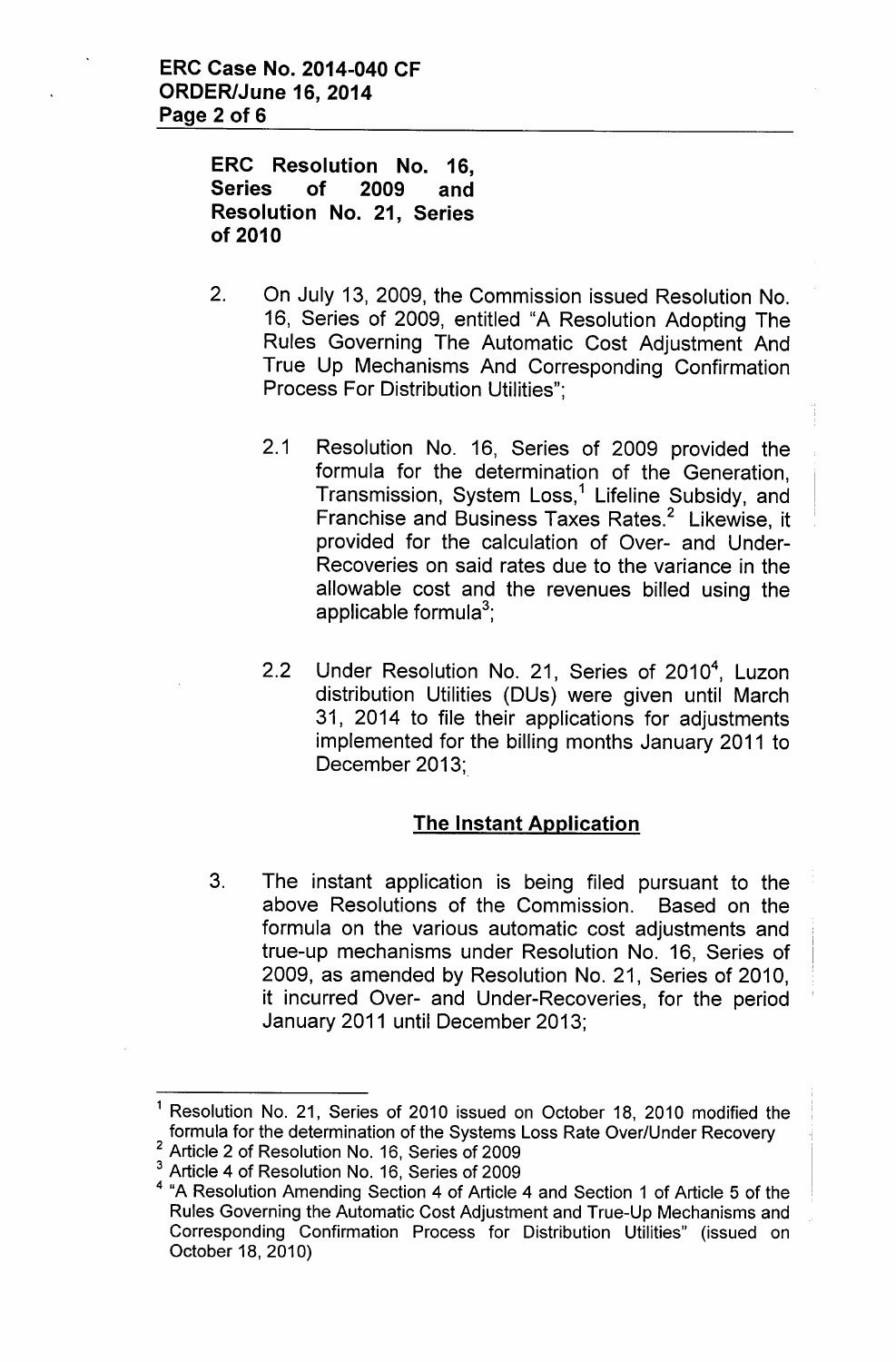4. The breakdown of the Over- and Under-Recoveries are attached to the application, and may be summarized as follows:

| <b>Particulars</b> | Under/(Over)<br><b>Recoveries</b><br>(PhP) |
|--------------------|--------------------------------------------|
| Generation         | 29,845,453.42                              |
| Transmission       | (13,204,026.60)                            |
| <b>System Loss</b> | 4,531,283.44                               |
| Lifeline           | (35,780.07)                                |
| Total              | 21,136,930.19                              |

5. Hence, it is entitled to recover the amount of PhP21,136,930.19 as Net Under-Recovery for the billing periods January 2011 to December 2013; and

## **Prayer**

6. Thus, it prays that after due notice, hearing, and examination, the application be approved and it be authorized to recover the amount of PhP21, 136,930.19 as Net Under-Recovery, resulting from the following:

| <b>Particulars</b> | Under/(Over)<br><b>Recoveries</b><br>(PhP) |
|--------------------|--------------------------------------------|
| Generation         | 29,845,453.42                              |
| Transmission       | (13, 204, 026.60)                          |
| <b>System Loss</b> | 4,531,283.44                               |
| Lifeline           | (35,780.07)                                |
| Total              | 21,136,930.19                              |

Finding the said application to be sufficient in form and in substance with the required fees having been paid, the same is hereby set for initial hearing, expository presentation, pre-trial conference and evidentiary hearing on July 8, 2014 (Tuesday) at two o'clock in the afternoon (2:00 P.M.) at the ERC Hearing Room, 15<sup>th</sup> Floor, Pacific Center Building, San Miguel Avenue, Pasig City.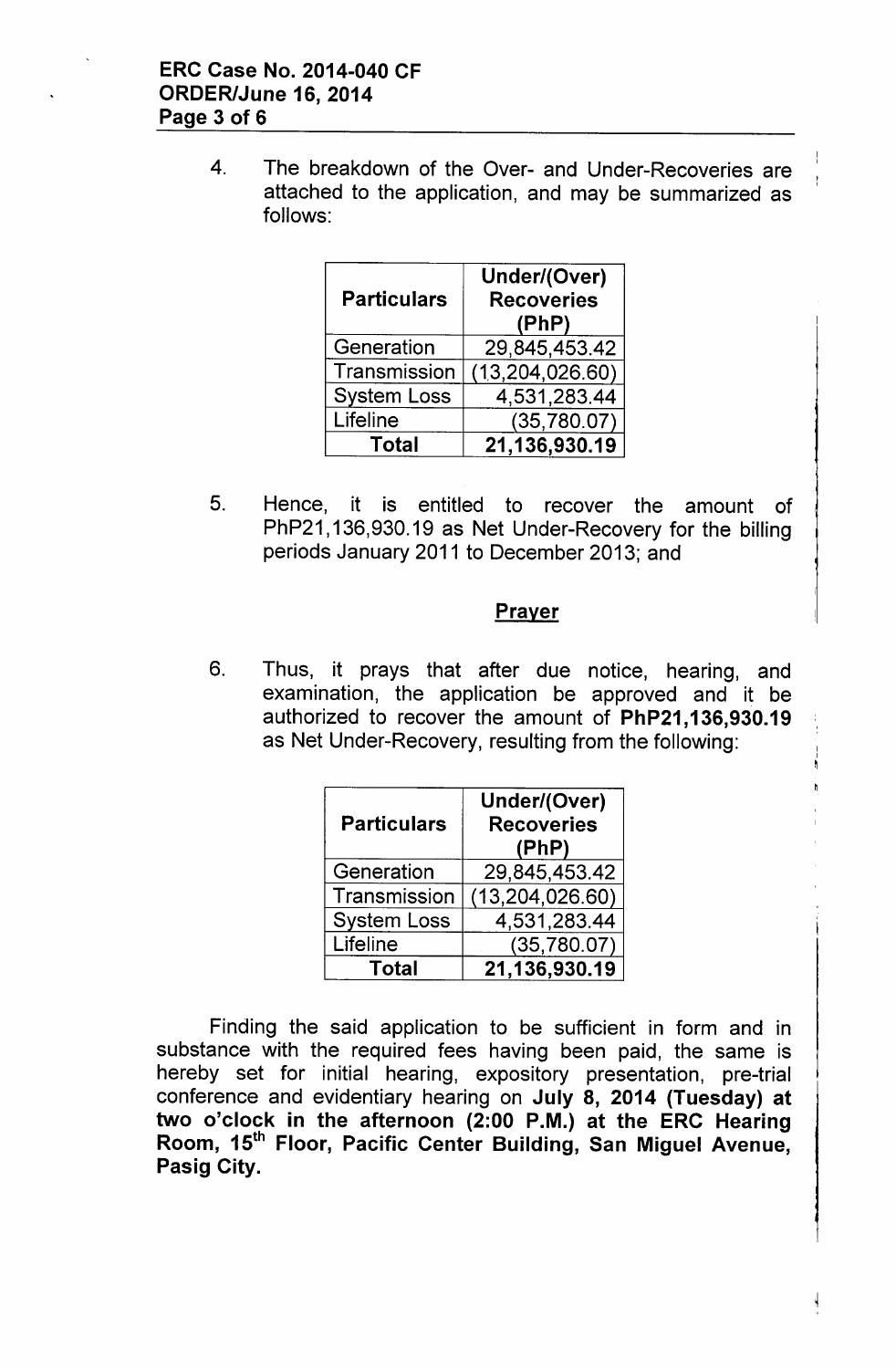SEZ is hereby directed to cause the publication of the attached Notice of Public Hearing, at its own expense, once (1x) in a newspaper of general circulation in the Philippines, at least ten (10) days before the scheduled date of initial hearing. It is also directed to inform the consumers within its franchise area, by any other means available and appropriate, of the filing of the instant application, its reasons therefor, and of the scheduled hearings thereon.

Let copies of the application, this Order and the attached Notice of Public Hearing be furnished the Office of the Solicitor General (OSG), the Commission on Audit (COA), and the Committees on Energy of both Houses of Congress. They are hereby requested, if they so desire, to send their duly authorized representatives at the scheduled hearings.

Likewise, let copies of this Order and the attached Notice of Public Hearing be furnished the Office of the SBMA Administrator for the appropriate posting thereof on its bulletin board.

SEZ is hereby directed to furnish all those making requests therefor with copies of the application and its attachments, subject to reimbursement of reasonable photocopying costs.

On the date of the initial hearing and pre-trial conference, SEZ must submit to the Commission its written Compliance with the jurisdictional requirements attaching therewith, methodically arranged and duly marked, the evidences on the actual posting and publication of the Notice of Public Hearing consisting of certifications issued to that effect, signed by the afore-mentioned Administrator or his duly authorized representative, bearing the seal of his office, and the affidavit of the Editor or Business Manager of the newspaper where the said Notice of Public Hearing was published together with the complete issue of the said newspaper, and such other proofs of compliance with the requirements of the Commission.

SEZ and all interested parties are directed to submit, at least five (5) days before the date of initial hearing and pre-trial conference, their respective Pre-trial Briefs containing, among others:

- (a) a summary of admitted facts and proposed stipulation of facts;
- (b) the issues to be tried or resolved;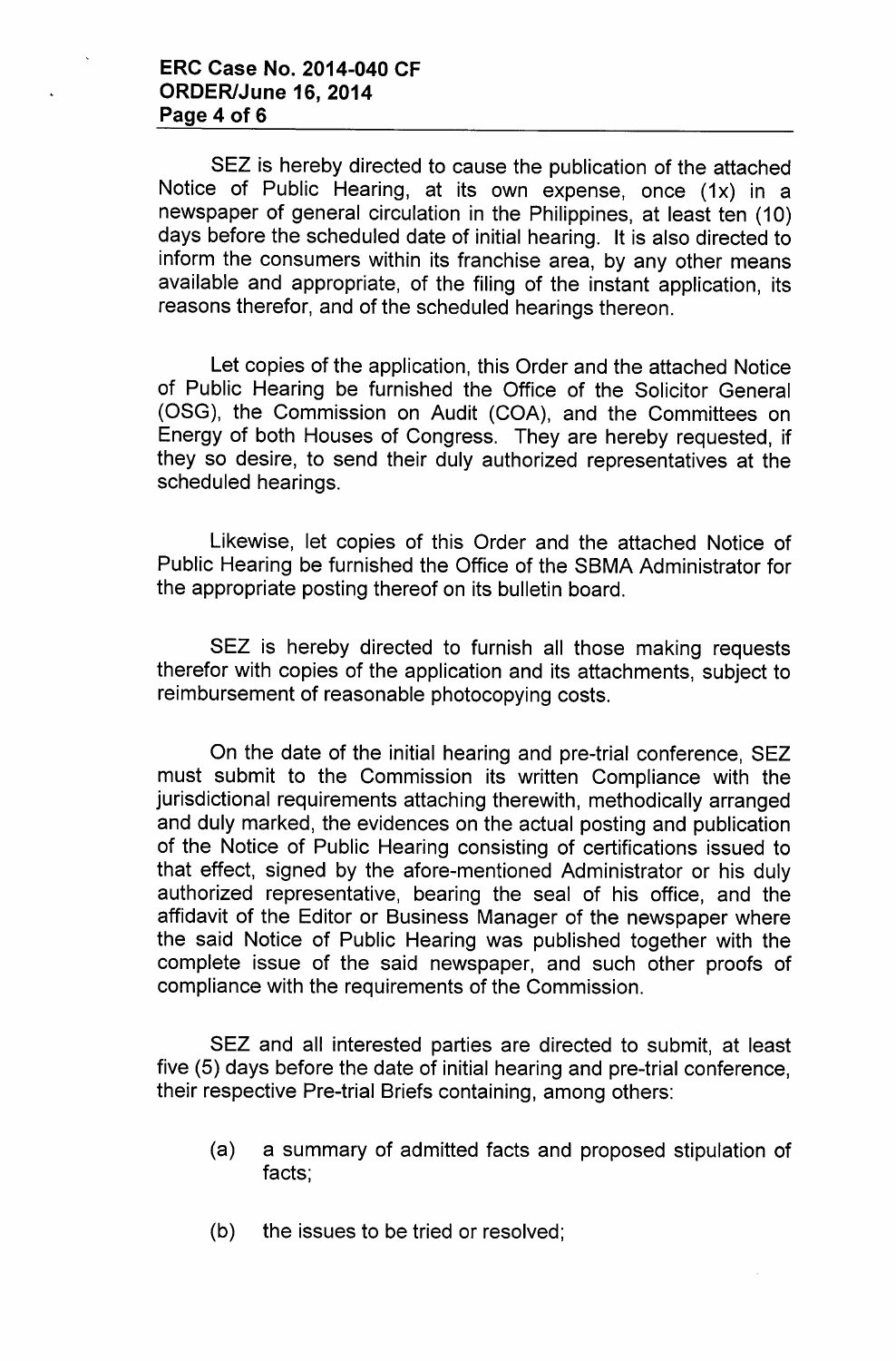- (c) the documents or exhibits to be presented, stating the purposes and proposed markings thereof; and
- (d) the number and names of the witnesses, with their written testimonies in an individual affidavit form, to be attached to the Pre-trial Brief.

Failure of SEZ to submit the required Pre-trial Brief and Judicial Affidavits of its witnesses within the prescribed period shall be a ground for cancellation of the scheduled hearing, and the resetting of which shall be six (6) months from said date of cancellation.

As part of the pre-trial conference, SEZ must also be prepared to make an expository presentation of its application, aided by whatever communication medium that it may deem appropriate for the purpose, in order to put in plain words and explain, for the benefit of the consumers and other concerned parties, what the application is all about and the reasons and justifications being cited in support thereof.

## SO ORDERED.

Pasig City, June 16, 2014.

FOR AND BY AUTHORITY OF THE COMMISSION:

*of) A {~* DA G<sup>*!*</sup> CRUZ-Chairperson ~ *t(*

SEZVACA/2014-040 CF/initial order